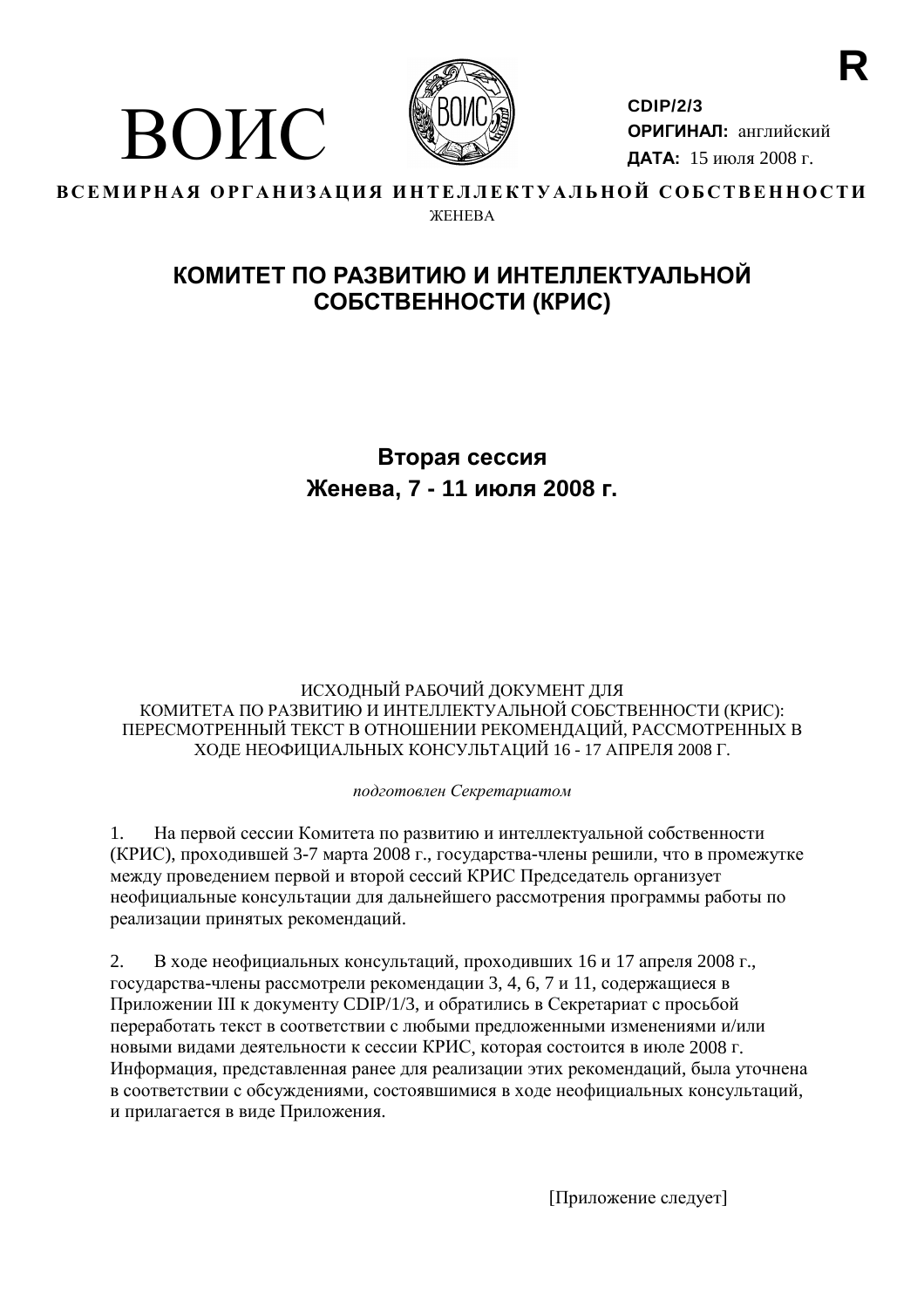#### $CDIP/2/3$

#### ПРИЛОЖЕНИЕ

# Повестка дня ВОИС в области развития<br>Предварительный отчет о реализации 19 принятых предложений

|    | КЛАСТЕРА:<br>ТЕХНИЧЕСКАЯ ПОМОЩЬ И<br>СОЗДАНИЕ ПОТЕНЦИАЛА                                                                                                                                                                                                                                                                                                               | ИНФОРМАЦИЯ О ДЕЯТЕЛЬНОСТИ ПО РЕАЛИЗАЦИИ ПРИНЯТЫХ РЕКОМЕНДАЦИЙ                                                                                                                                                                                                                                                                                                                                                                                                                                                                                                                                                                                                                                                                                                                                                                                                                                                                                                                                                                                                                                                                                                              |
|----|------------------------------------------------------------------------------------------------------------------------------------------------------------------------------------------------------------------------------------------------------------------------------------------------------------------------------------------------------------------------|----------------------------------------------------------------------------------------------------------------------------------------------------------------------------------------------------------------------------------------------------------------------------------------------------------------------------------------------------------------------------------------------------------------------------------------------------------------------------------------------------------------------------------------------------------------------------------------------------------------------------------------------------------------------------------------------------------------------------------------------------------------------------------------------------------------------------------------------------------------------------------------------------------------------------------------------------------------------------------------------------------------------------------------------------------------------------------------------------------------------------------------------------------------------------|
| 3. | Увеличивать людские и финансовые<br>ресурсы на цели программ ВОИС по<br>оказанию технической помощи в целях<br>развития, среди прочего, культуры ИС,<br>ориентированной на развитие, с особым<br>акцентом на введение предмета<br>интеллектуальной собственности на<br>различных уровнях обучения и<br>генерирование более широкого осознания<br>публикой вопросов ИС. | Содействие развитию культуры ИС, ориентированной на развитие, и повышение уровня<br>информированности широкой публики в вопросах ИС<br>Неотъемлемым компонентом программ и деятельности ВОИС остается повышение<br>информированности всех слоев общества относительно важной роли, которую интеллектуальная<br>собственность играет в национальном развитии, а также содействие основанному на информации<br>и взвешенному обсуждению и диалогу по проблематике ИС. С помощью различных программ и<br>мероприятий ВОИС поощряет участие всех национальных заинтересованных сторон в процессе<br>привития культуры ИС, ориентированной на развитие. Специальные программы разрабатываются<br>в интересах государственных учреждений, заинтересованных сторон и пользователей системы<br>ИС, а также в интересах различных общественных секторов, включая университеты и<br>исследовательские центры, МСП, индустрию культуры, судебные органы, журналистов и<br>гражданское общество. Предлагается, чтобы сама Повестка дня ВОИС в области развития также<br>стала элементом программ, направленных на повышение уровня информированности широкой<br>публики в вопросах ИС. |
|    |                                                                                                                                                                                                                                                                                                                                                                        | В целях лучшего информирования участников расширяющихся дискуссий по вопросам ИС и<br>дальнейшей пропаганды роли Организации в качестве основного источника информации о ИС,<br>будут разработаны новые, новаторские и более дифференцированные информационные продукты,<br>удовлетворяющие потребностям более широкой аудитории. Основная задача будет заключаться в<br>более активном использовании веб-сайта ВОИС, представляющего собой наиболее рентабельное<br>средство Организации в распространении информации по всему миру. Необходимо будет,<br>используя разнообразные средства коммуникации, создавать новые и все более усложненные<br>информационные продукты, сосредоточивающие внимание на специальные вопросы. Для<br>расширения связей со средствами массовой информации и дальнейшего информирования<br>широкой публики и целевой аудитории также потребуется усовершенствованная стратегия                                                                                                                                                                                                                                                            |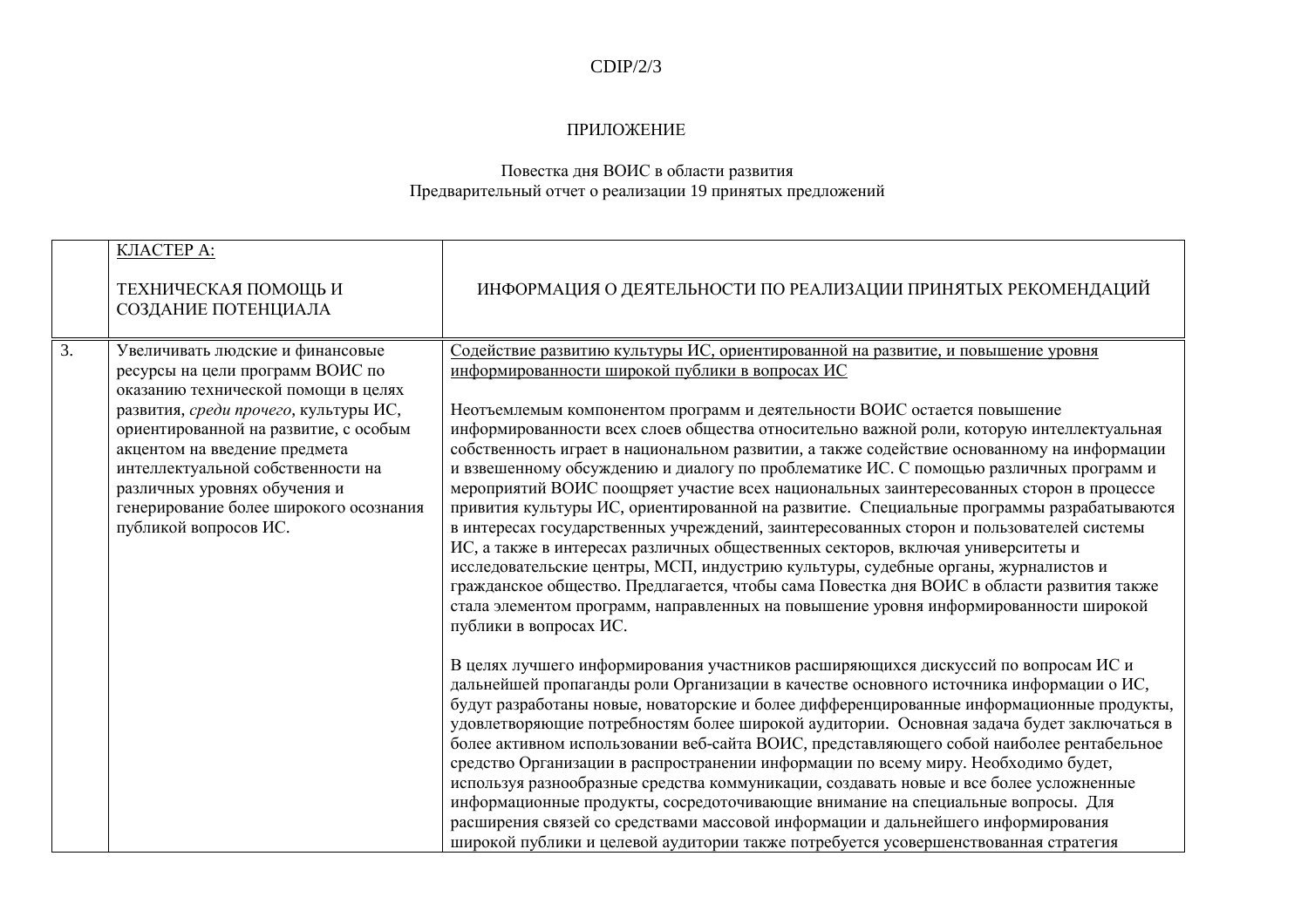| <b>КЛАСТЕРА:</b>                            |                                                                                                                                                                                                                                                                                                                                                                                                                                                                                                                                                                                                                                                                                                                                                                                                                                                                                                                                                                                                                                                                                                                                                                                                                                                                     |
|---------------------------------------------|---------------------------------------------------------------------------------------------------------------------------------------------------------------------------------------------------------------------------------------------------------------------------------------------------------------------------------------------------------------------------------------------------------------------------------------------------------------------------------------------------------------------------------------------------------------------------------------------------------------------------------------------------------------------------------------------------------------------------------------------------------------------------------------------------------------------------------------------------------------------------------------------------------------------------------------------------------------------------------------------------------------------------------------------------------------------------------------------------------------------------------------------------------------------------------------------------------------------------------------------------------------------|
| ТЕХНИЧЕСКАЯ ПОМОЩЬ И СОЗДАНИЕ<br>ПОТЕНЦИАЛА | ИНФОРМАЦИЯ О ДЕЯТЕЛЬНОСТИ ПО РЕАЛИЗАЦИИ ПРИНЯТЫХ РЕКОМЕНДАЦИЙ                                                                                                                                                                                                                                                                                                                                                                                                                                                                                                                                                                                                                                                                                                                                                                                                                                                                                                                                                                                                                                                                                                                                                                                                       |
|                                             | доведения информации через СМИ. Дополнительный импульс получит тесное сотрудничество с<br>государствами-членами по вопросам использования информационных средств ВОИС, а также<br>проведения кампаний и создания продуктов по распространению знаний в конкретных странах.                                                                                                                                                                                                                                                                                                                                                                                                                                                                                                                                                                                                                                                                                                                                                                                                                                                                                                                                                                                          |
|                                             | Некоторые примеры деятельности включают разработку руководств ВОИС по расширению связей<br>с общественностью на примере различных стран мира; новое оформление Журнала ВОИС и<br>недавнее включение в него статей по основным вопросам развития; выпуск аудиовизуальной<br>документации в целях передачи сообщений о ИС на примерах из реальной жизни, содействия<br>большему уважению и поддержке авторов/изобретателей за счет лучшего понимания их<br>деятельности и ее значения для общества, а также лучшего осознания системы ИС как<br>существенного элемента развития человеческого потенциала. Кроме того, в процессе реализации<br>Национально-ориентированных планов действия (НОПД) выпускаются адаптированные к<br>потребностям заказчиков материалы по расширению связей с общественностью в форме<br>издаваемых на местных языках публикаций ВОИС, ориентированных по потребности отдельных<br>стран, материалов исследований, руководств, справочников и компакт-дисков применительно к<br>конкретным странам. Эти усилия будут активизированы с должным учетом потребностей в<br>системе ИС применительно к каждой стране. Круг бенефициариев будет более широким,<br>охватывая все слои общества с учетом их конкретных потребностей и интересов. |
|                                             | Введение предмета интеллектуальной собственности на различных уровнях обучения                                                                                                                                                                                                                                                                                                                                                                                                                                                                                                                                                                                                                                                                                                                                                                                                                                                                                                                                                                                                                                                                                                                                                                                      |
|                                             | Как отмечается в Программе и бюджете на 2008-2009 гг., в целях содействия преподаванию<br>предмета ИС в университетах и развитию людских ресурсов в этой области, ВОИС предложит и<br>разработает совместные программы с учебными учреждениями, направленные на присуждение<br>степеней/получение дипломов. Она продолжит развивать стратегическое партнерство с учебными<br>заведениями, особенно в развивающихся странах и странах с переходной экономикой.<br>Партнерские отношения с учебными заведениями будут также включать разработку учебных и<br>подготовительных материалов и учебных программ по ИС. Особое внимание будет уделено<br>дальнейшему включению в такие программы ориентированных на развитие аспектов системы ИС.                                                                                                                                                                                                                                                                                                                                                                                                                                                                                                                          |
|                                             | Помимо этого, осуществляя часть стратегии по совершенствованию обучения и подготовки в                                                                                                                                                                                                                                                                                                                                                                                                                                                                                                                                                                                                                                                                                                                                                                                                                                                                                                                                                                                                                                                                                                                                                                              |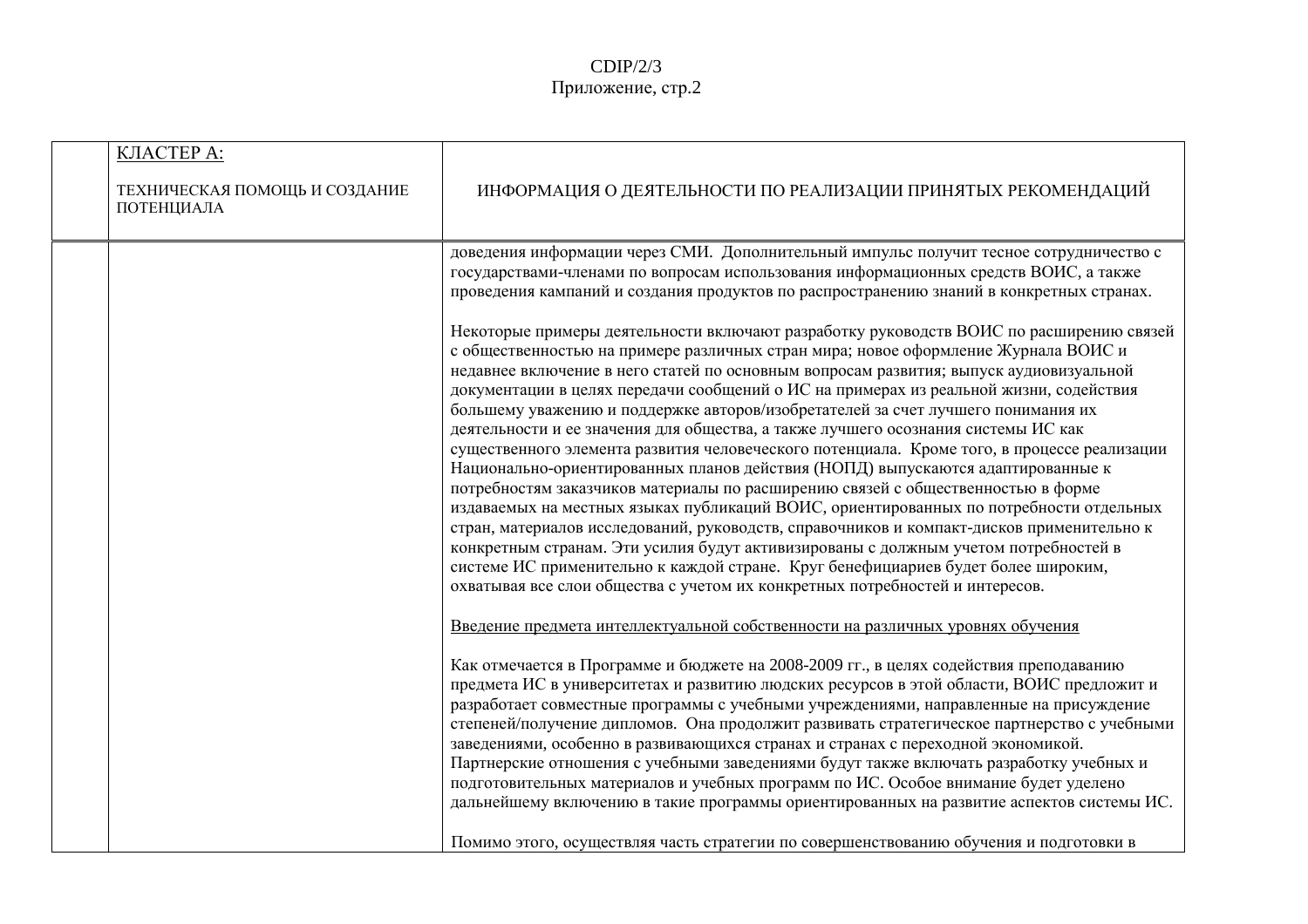|    | КЛАСТЕРА:<br>ТЕХНИЧЕСКАЯ ПОМОЩЬ И СОЗДАНИЕ<br>ПОТЕНЦИАЛА                                                                                                                                                                                                    | ИНФОРМАЦИЯ О ДЕЯТЕЛЬНОСТИ ПО РЕАЛИЗАЦИИ ПРИНЯТЫХ РЕКОМЕНДАЦИЙ                                                                                                                                                                                                                                                                                                                                                                                                                                                                                                                                                                                                                                                                                                                                                                                                                                                                                                                                                                                                                                                                                                                                                                                                                                                                                                                                  |
|----|-------------------------------------------------------------------------------------------------------------------------------------------------------------------------------------------------------------------------------------------------------------|------------------------------------------------------------------------------------------------------------------------------------------------------------------------------------------------------------------------------------------------------------------------------------------------------------------------------------------------------------------------------------------------------------------------------------------------------------------------------------------------------------------------------------------------------------------------------------------------------------------------------------------------------------------------------------------------------------------------------------------------------------------------------------------------------------------------------------------------------------------------------------------------------------------------------------------------------------------------------------------------------------------------------------------------------------------------------------------------------------------------------------------------------------------------------------------------------------------------------------------------------------------------------------------------------------------------------------------------------------------------------------------------|
|    |                                                                                                                                                                                                                                                             | области ИС, ВОИС организует в ряде стран национальные симпозиумы по вопросам обучения и<br>исследований в области ИС; предоставит ведомствам ИС, университетам и министерствам<br>образования консультативную помощь экспертов; организует ежегодные встречи представителей<br>учебных заведений в области ИС; предложит исполнительным руководителям ряд программ в<br>Женеве и за ее пределами; и создаст сеть преподавателей по вопросам управления ИС из школ<br>делового опыта, промышленных отраслей и фирм, предоставляющих консультативную помощь по<br>вопросам управления. Примерами осуществляемой в последнее время деятельности являются:<br>Субрегиональный коллоквиум ВОИС по обучению, подготовке и исследованиям в области ИС;<br>программа обучения с присвоением степени магистра права (LL.M.), осуществляемая совместная<br>с университетом г. Турина в целях повышения потенциала людских ресурсов в области ИС в<br>развивающихся странах, странах с переходной экономикой и НРС; курсы дистанционного<br>обучения для преподавателей университетов в рамках Программы обучения для обучающих,<br>которые будут дополнены очным обучением; и Коллоквиумы по интеллектуальной<br>собственности, организованные совместно со Всемирной торговой организацией (ВТО) для<br>профессоров университетов и учителей из развивающихся стран и стран с переходной<br>экономикой. |
| 4. | Уделять особое внимание потребностям<br>МСП и учреждений, занимающихся<br>научными исследованиями, а также<br>индустрии культуры и оказывать<br>государствам-членам по их просьбе<br>помощь в разработке надлежащей<br>национальной стратегии в области ИС. | Основными сферами деятельности, упоминаемыми в принятой Программе и бюджете на 2008-<br>2009 гг., являются поддержка МСП, научно-исследовательских учреждений, творческих отраслей<br>промышленности и разработка национальных стратегий в области ИС. В целях удовлетворения<br>быстро растущих запросов от государств-членов произошло увеличение финансовых средств,<br>вкладываемых в эти сферы деятельности. Основными стратегиями в этих четырех сферах<br>деятельности являются:<br>Стратегия ВОИС в отношении МСП<br>ВОИС оказывает техническую помощь в целях укрепления потенциала МСП и учреждений,<br>оказывающих поддержку МСП, в различных регионах и странах и будет продолжать уделять<br>повышенное внимание конкретным и практическим мероприятиям, ориентированным на<br>предпринимательские секторы, особенно на МСП с широкими возможностями по созданию и<br>использованию активов интеллектуальной собственности. Она будет по-прежнему развивать<br>партнерские отношения с национальными ведомствами ИС и учреждениями, оказывающими                                                                                                                                                                                                                                                                                                                                  |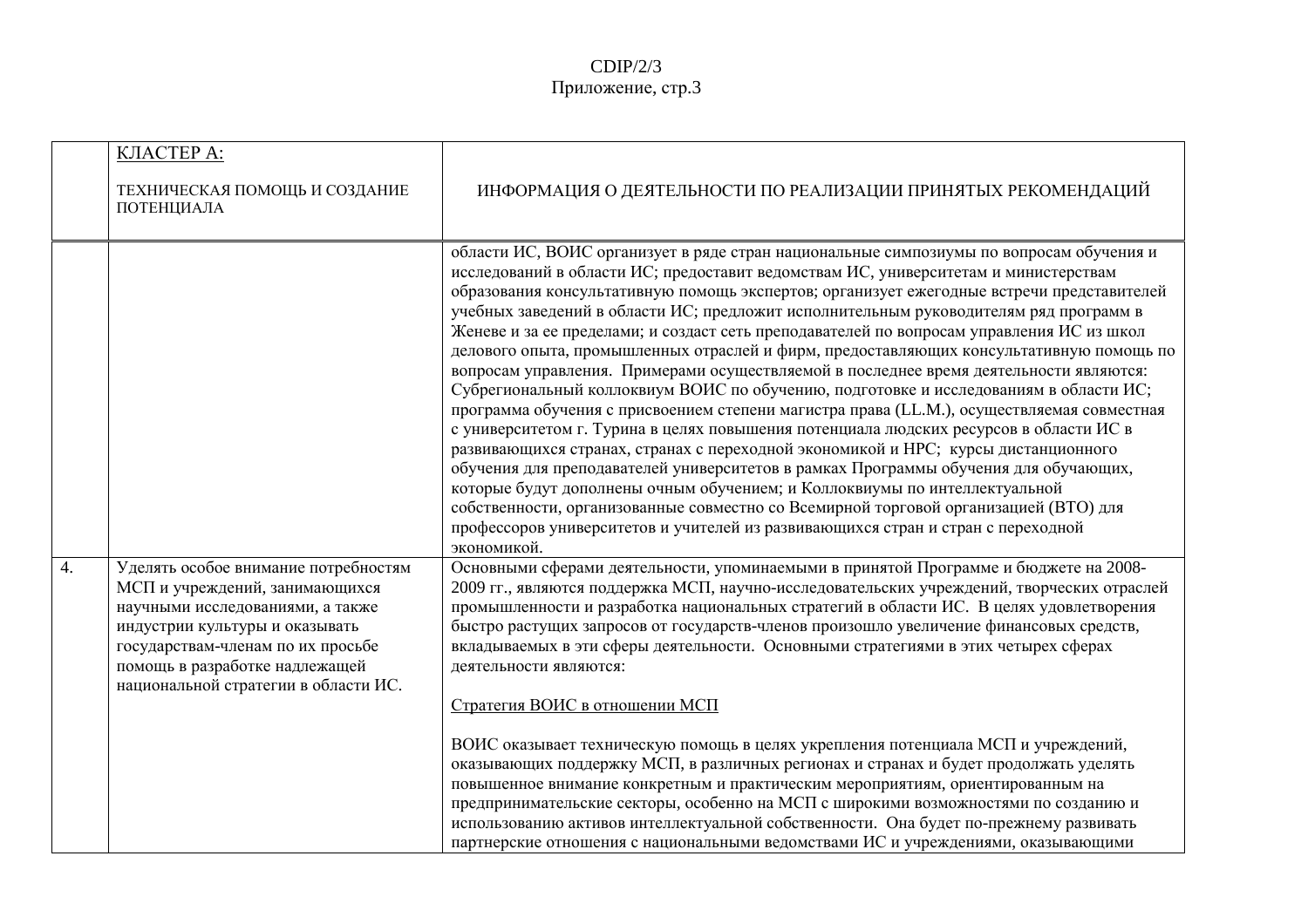| КЛАСТЕРА:<br>ТЕХНИЧЕСКАЯ ПОМОЩЬ И СОЗДАНИЕ<br>ПОТЕНЦИАЛА | ИНФОРМАЦИЯ О ДЕЯТЕЛЬНОСТИ ПО РЕАЛИЗАЦИИ ПРИНЯТЫХ РЕКОМЕНДАЦИЙ                                                                                                                                                                                                                                                                                                                                                                                                                                                                                                                                                                                                                                                                                                                                                                                                                                                                                                                                                                                                                                                                                                                                                                                                                                                                                                                                                                                                                                                     |
|----------------------------------------------------------|-------------------------------------------------------------------------------------------------------------------------------------------------------------------------------------------------------------------------------------------------------------------------------------------------------------------------------------------------------------------------------------------------------------------------------------------------------------------------------------------------------------------------------------------------------------------------------------------------------------------------------------------------------------------------------------------------------------------------------------------------------------------------------------------------------------------------------------------------------------------------------------------------------------------------------------------------------------------------------------------------------------------------------------------------------------------------------------------------------------------------------------------------------------------------------------------------------------------------------------------------------------------------------------------------------------------------------------------------------------------------------------------------------------------------------------------------------------------------------------------------------------------|
|                                                          | поддержку МСП, в целях создания или укрепления их потенциала по предоставлению МСП услуг,<br>относящихся к ИС. Кроме того, ВОИС будет поддерживать партнерские отношения с<br>финансовыми учреждениями в целях повышения их возможности учитывать активы ИС в<br>процессе оценки бизнес-планов предпринимателями и МСП. ВОИС продолжит подготавливать и<br>распространять исходную информацию по вопросам ИС для бизнеса, используя веб-сайт по МСП,<br>ежемесячный электронный бюллетень, а также ориентированные на потребности заказчиков<br>публикации по вопросам ИС для МСП, в том числе публикации, учитывающие потребности<br>конкретного сектора экономической деятельности. В качестве составной части стратегии в<br>области создания потенциала для студентов, изучающих вопросы бизнеса, МСП и учреждений,<br>оказывающих поддержку МСП, ВОИС продолжит разработку учебных материалов, сбор и обмен<br>информацией о лучшей практике и проведение тематических исследований. Некоторыми<br>примерами деятельности, инициированной в последнее время, являются заключение соглашений о<br>переводе и/или адаптации руководств в серии «ИС для бизнеса»; организация семинаров-<br>практикумов по темам «Роль нематериальных активов в качестве средства увеличения<br>финансирования» и «Доступ к рынкам капитала»; начало реализации национального проекта в<br>поддержку использования отличительных обозначений малыми и средними предприятиями в<br>секторе сельскохозяйственного продовольствия. |
|                                                          | Стратегия ВОИС в отношении культурных/творческих отраслей промышленности<br>Ключевым элементом в стратегии ВОИС, относящейся к творческим отраслям промышленности,<br>является исследование вклада творческого сектора экономики, а также выявление его потенциала<br>в качестве важного элемента в оказании помощи принятию политических решений. Для этого<br>ВОИС будет строить свою работу на основе результатов, достигнутых в двухлетнем периоде<br>2006-2007 гг., и начинать новые проекты на основе отзывов, полученных от пользователей<br>различных средств, разработанных ВОИС. Будут устанавливаться и укрепляться партнерские<br>отношения с заинтересованными правительствами и международными организациями, а<br>разработанные продукты будут проходить проверку до их реализации на национальном уровне.<br>Для удовлетворения потребностей конкретных секторов будут также разработаны практические<br>средства в целях их дальнейшего использования в ряде творческих секторов экономической<br>деятельности. Некоторыми примерами деятельности, осуществляемой в последнее время,                                                                                                                                                                                                                                                                                                                                                                                                             |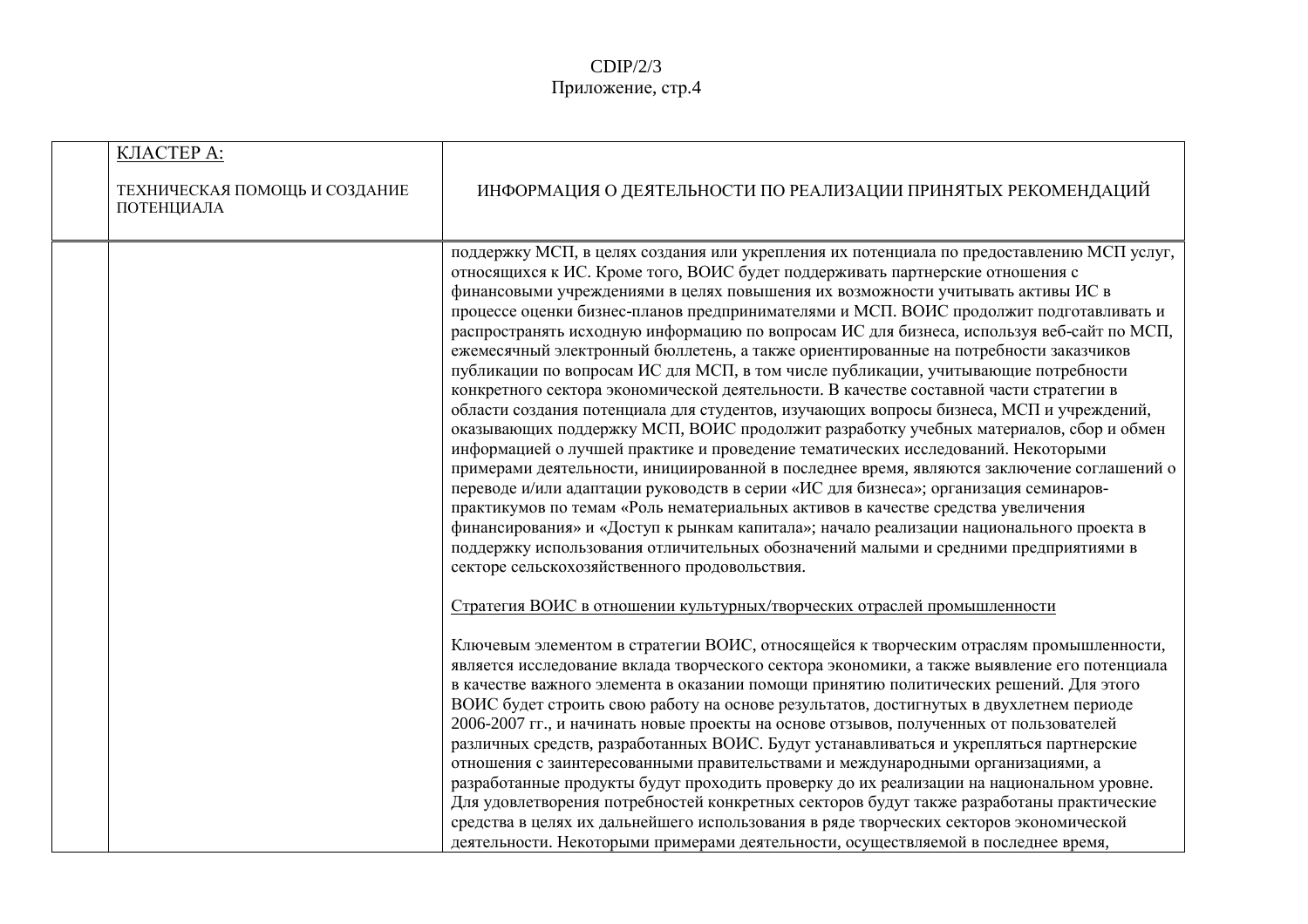| КЛАСТЕРА:<br>ТЕХНИЧЕСКАЯ ПОМОЩЬ И СОЗДАНИЕ<br>ПОТЕНЦИАЛА | ИНФОРМАЦИЯ О ДЕЯТЕЛЬНОСТИ ПО РЕАЛИЗАЦИИ ПРИНЯТЫХ РЕКОМЕНДАЦИЙ                                                                                                                                                                                                                                                                                                                                                                                                                                                                                                                                                                                                                                                                                                                                                                                                                                                                                                                                                                                                                                                                                                                                                                                                                                                                                                                                                                                                                |
|----------------------------------------------------------|------------------------------------------------------------------------------------------------------------------------------------------------------------------------------------------------------------------------------------------------------------------------------------------------------------------------------------------------------------------------------------------------------------------------------------------------------------------------------------------------------------------------------------------------------------------------------------------------------------------------------------------------------------------------------------------------------------------------------------------------------------------------------------------------------------------------------------------------------------------------------------------------------------------------------------------------------------------------------------------------------------------------------------------------------------------------------------------------------------------------------------------------------------------------------------------------------------------------------------------------------------------------------------------------------------------------------------------------------------------------------------------------------------------------------------------------------------------------------|
|                                                          | являются проведение исследований по теме «Экономический вклад авторско-правовых отраслей<br>промышленности»; и разработка практического руководства по теме «Управление ИС в<br>книгоиздательстве».                                                                                                                                                                                                                                                                                                                                                                                                                                                                                                                                                                                                                                                                                                                                                                                                                                                                                                                                                                                                                                                                                                                                                                                                                                                                          |
|                                                          | Стратегия ВОИС в отношении университетов и научно-исследовательских учреждений                                                                                                                                                                                                                                                                                                                                                                                                                                                                                                                                                                                                                                                                                                                                                                                                                                                                                                                                                                                                                                                                                                                                                                                                                                                                                                                                                                                               |
|                                                          | Деятельность ВОИС в поддержку научно-исследовательских учреждений (включая университеты)<br>значительно возросла в результате увеличения запросов от государств-членов. Эта поддержка<br>будет по-прежнему ориентирована на три основные вида деятельности. Во-первых, НИИ и<br>университетам будет оказываться поддержка в разработке институциональной политики в области<br>ИС, содействующей управлению активами ИС в соответствии с их задачами и полномочиями. Во-<br>вторых, ВОИС будет оказывать поддержку в деле создания сетей НИИ и центров ИС (или общих<br>служб ИС), которые для государств-членов являются средством создания рентабельной<br>инфраструктуры инновационной деятельности. Это представляется путем оптимизации<br>использования недостаточных профессиональных и финансовых ресурсов для предоставления<br>специализированных услуг по охране и коммерциализации ИС. В-третьих, по просьбе<br>государств-членов ВОИС будет предлагать практические и адаптированные к требованиям<br>пользователей программы подготовки в таких областях, как лицензирование технологий,<br>стоимостная оценка патентов, составление патентных заявок, а также управление и маркетинг<br>технологий, для сотрудников НИИ и университетов. Некоторыми примерами деятельности<br>являются учебные программы для университетов и НИИ в одной из четырех сфер, описанных<br>выше; и поддержка, оказываемая университетам и НИИ в разработке политики в области ИС. |
|                                                          | Стратегия ВОИС в поддержку разработки национальных стратегий в области ИС                                                                                                                                                                                                                                                                                                                                                                                                                                                                                                                                                                                                                                                                                                                                                                                                                                                                                                                                                                                                                                                                                                                                                                                                                                                                                                                                                                                                    |
|                                                          | Государства-члены будут по-прежнему получать помощь в плане включения стратегии в области<br>ИС в планы национального экономического развития. Эта помощь будет заключаться в<br>разработке практических методов, подчеркивающих значение национальных приоритетов в<br>разработке и реализации стратегий в области ИС. Одной из важнейших методик, уже<br>применяемых на практике в качестве первого этапа в процессе формулирования стратегий,                                                                                                                                                                                                                                                                                                                                                                                                                                                                                                                                                                                                                                                                                                                                                                                                                                                                                                                                                                                                                             |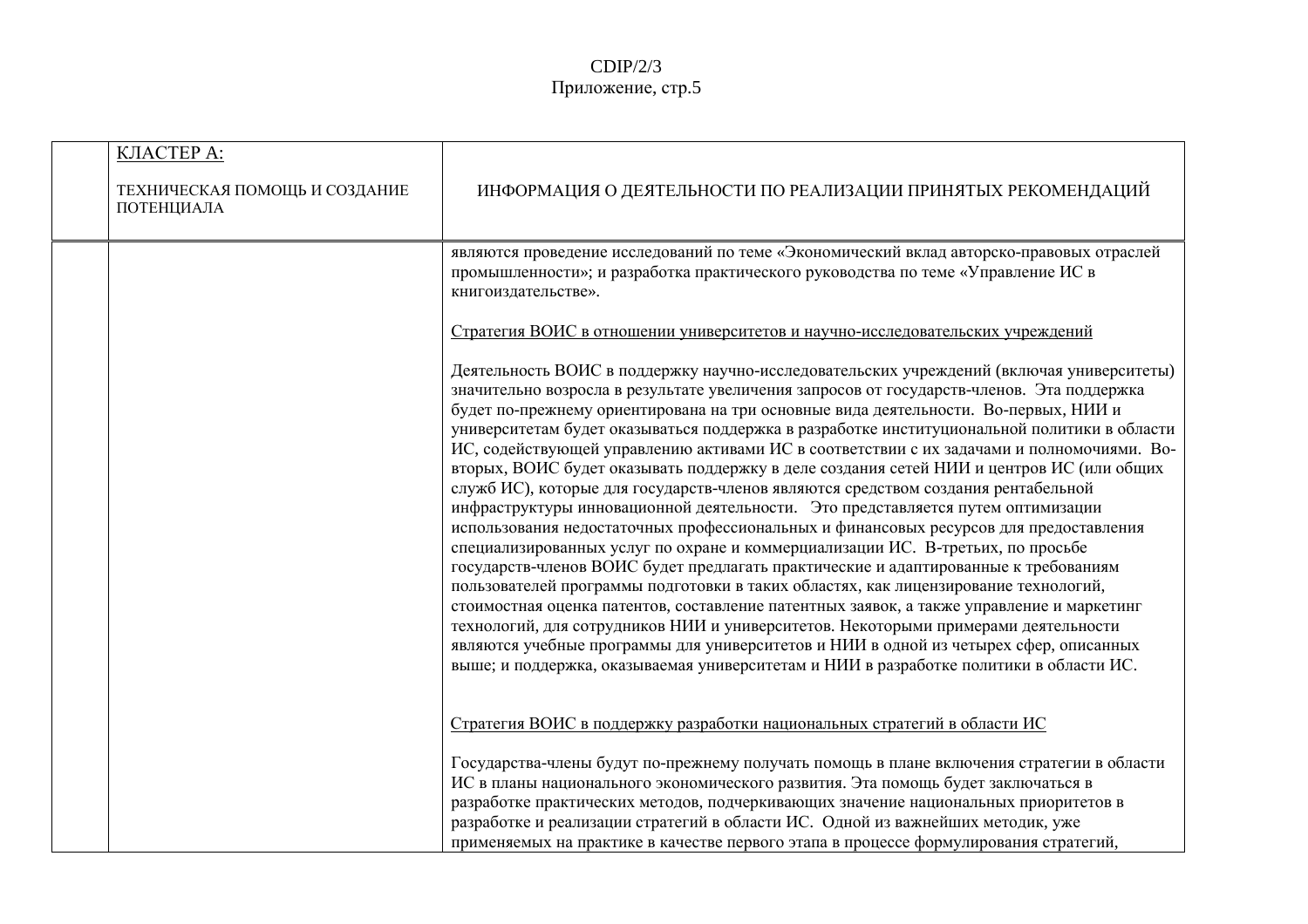|    | КЛАСТЕРА:<br>ТЕХНИЧЕСКАЯ ПОМОЩЬ И СОЗДАНИЕ<br>ПОТЕНЦИАЛА                                                                                                                                                                                                                                                                                                                               | ИНФОРМАЦИЯ О ДЕЯТЕЛЬНОСТИ ПО РЕАЛИЗАЦИИ ПРИНЯТЫХ РЕКОМЕНДАЦИЙ                                                                                                                                                                                                                                                                                                                                                                                                                                                                                                                                                                                                                                                                                                                                                                                                                                                                                                                                                                                                                                                                                                                                                                                                                                                                                                                                                                                                                                                                                                                                                                                                                                                                                                                                                                                                                                                                                                                                                                                                                                                                                                                         |
|----|----------------------------------------------------------------------------------------------------------------------------------------------------------------------------------------------------------------------------------------------------------------------------------------------------------------------------------------------------------------------------------------|---------------------------------------------------------------------------------------------------------------------------------------------------------------------------------------------------------------------------------------------------------------------------------------------------------------------------------------------------------------------------------------------------------------------------------------------------------------------------------------------------------------------------------------------------------------------------------------------------------------------------------------------------------------------------------------------------------------------------------------------------------------------------------------------------------------------------------------------------------------------------------------------------------------------------------------------------------------------------------------------------------------------------------------------------------------------------------------------------------------------------------------------------------------------------------------------------------------------------------------------------------------------------------------------------------------------------------------------------------------------------------------------------------------------------------------------------------------------------------------------------------------------------------------------------------------------------------------------------------------------------------------------------------------------------------------------------------------------------------------------------------------------------------------------------------------------------------------------------------------------------------------------------------------------------------------------------------------------------------------------------------------------------------------------------------------------------------------------------------------------------------------------------------------------------------------|
| 6. | Персонал и консультанты ВОИС,<br>работающие в области оказания<br>технической помощи, должны оставаться<br>нейтральными и подотчетными, уделяя<br>особое внимание существующему<br>Этическому кодексу, и стараясь избегать<br>потенциального столкновения интересов.<br>ВОИС подготовит и опубликует для<br>широкого ознакомления государств-<br>членов список консультантов в области | являются Методы аудита в области ИС. Разработка национальных стратегий в области ИС вообще<br>обусловила включение аспектов интеллектуальной собственности в контекст национальных<br>политических курсов в нескольких сферах, таких как образование, здоровье, сельское хозяйство,<br>наука и техника, инновации, финансирование, международная торговля и т.д. Эти стратегии<br>сосредоточены на определение задач, механизмов, политического курса и действий,<br>способствующих созданию и получению доступа к знаниям и технологиям, повышению<br>потенциала местных предприятий и учреждений по охране прав ИС и содействующих<br>коммерциализации и широкому распространению технологий и произведений творческой мысли.<br>При наличии соответствующих запросов ВОИС может активизировать такую деятельность и<br>поддержать государства-члены в ходе проведения консультаций между представителями<br>различных секторов экономической деятельности и учреждений по вопросам, касающимся<br>разработки национальных стратегий в области ИС. Примером недавних инициатив является<br>оказание помощи в разработке национальных стратегий в области ИС, начиная с проведения<br>аудиторской проверки в области ИС на национальном уровне и последующим проведением ряда<br>внутренних консультаций с широким кругом учреждений и заинтересованных сторон.<br>Государства-члены приняли и включили в Положения и правила о персонале ВОИС Нормы<br>поведения для международной гражданской службы ООН (размещены на сайте:<br>http://icsc.un.org/csd.asp), которые отныне считаются обязательными для всех сотрудников ВОИС.<br>В целях обеспечения того, что эти же те же самые нормы действуют в отношении консультантов,<br>нанимаемых ВОИС, в специальные соглашения (SSA), применяемые ВОИС для привлечения<br>консультантов, будет включено специальное положение, касающееся Норм поведения ООН.<br>Работа по совершенствованию систем этичности и профессиональной честности также включена в<br>Проект совершенствования Организации с тем, чтобы он его положения соответствовали<br>нововведениям, относящимся к управлению людскими ресурсами, и другим показателям |
|    | оказания технической помощи,<br>имеющихся в распоряжении ВОИС.                                                                                                                                                                                                                                                                                                                         | деятельности Организации. ВОИС будет регулярно предоставлять государствам-членам<br>обновленную информацию по этим вопросам на соответствующих форумах.                                                                                                                                                                                                                                                                                                                                                                                                                                                                                                                                                                                                                                                                                                                                                                                                                                                                                                                                                                                                                                                                                                                                                                                                                                                                                                                                                                                                                                                                                                                                                                                                                                                                                                                                                                                                                                                                                                                                                                                                                               |
|    |                                                                                                                                                                                                                                                                                                                                                                                        | Консультанты, привлекаемые к осуществлению деятельности в области оказания технической<br>помощи, нанимаются по мере того и когда возникает конкретная потребность ответить на запросы<br>государств-членов относительно предоставления технической помощи. Консультанты                                                                                                                                                                                                                                                                                                                                                                                                                                                                                                                                                                                                                                                                                                                                                                                                                                                                                                                                                                                                                                                                                                                                                                                                                                                                                                                                                                                                                                                                                                                                                                                                                                                                                                                                                                                                                                                                                                              |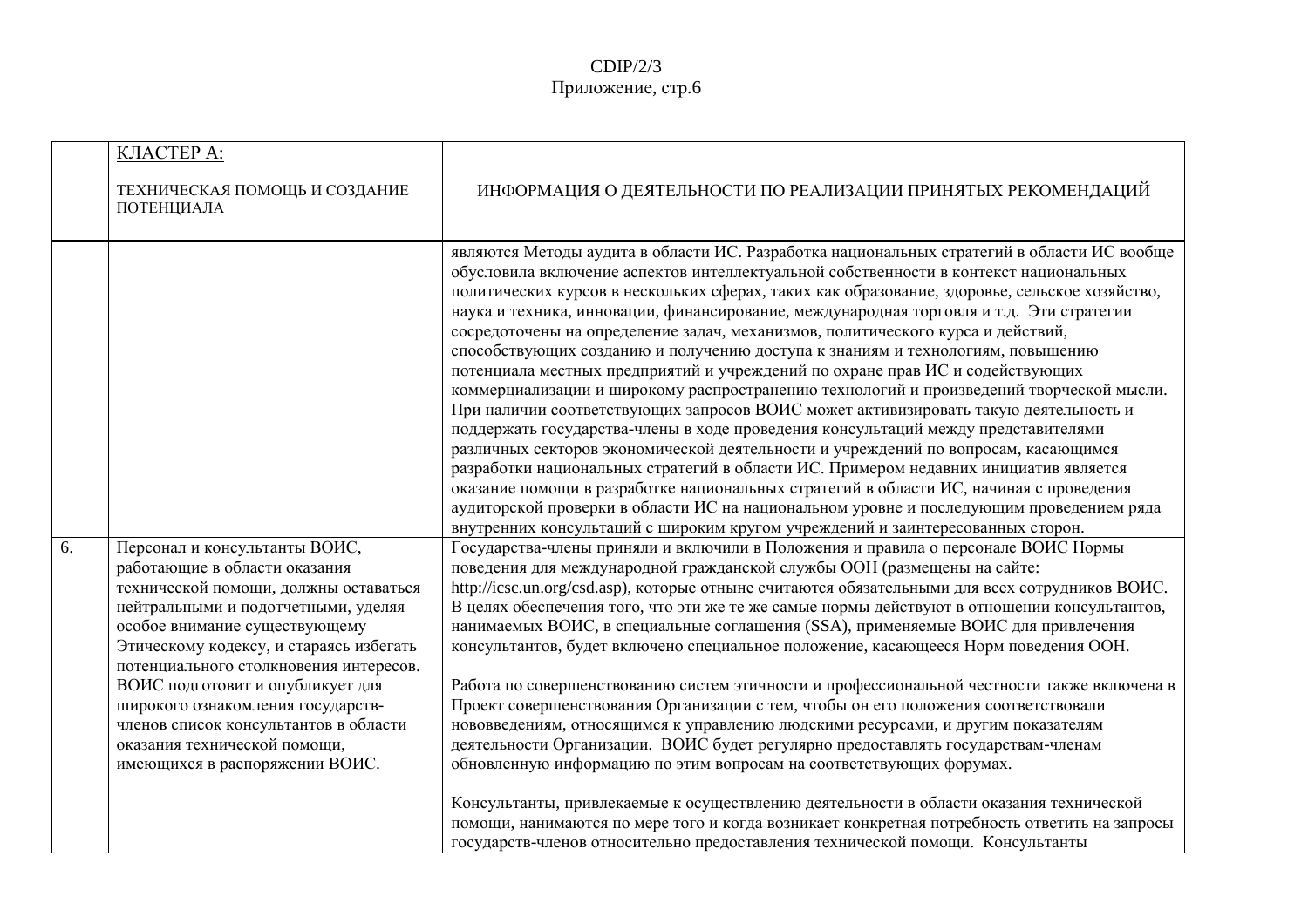|     | <b>КЛАСТЕРА:</b>                                                                                                                                                                                                                                                                                                                                                                   |                                                                                                                                                                                                                                                                                                                                                                                                                                                                                                                                                                                                                                                                                                                                                                                                                                                                                                                                                                                                                                                                                                                                                                                                                                                                                                                                                                                                                                                                                      |
|-----|------------------------------------------------------------------------------------------------------------------------------------------------------------------------------------------------------------------------------------------------------------------------------------------------------------------------------------------------------------------------------------|--------------------------------------------------------------------------------------------------------------------------------------------------------------------------------------------------------------------------------------------------------------------------------------------------------------------------------------------------------------------------------------------------------------------------------------------------------------------------------------------------------------------------------------------------------------------------------------------------------------------------------------------------------------------------------------------------------------------------------------------------------------------------------------------------------------------------------------------------------------------------------------------------------------------------------------------------------------------------------------------------------------------------------------------------------------------------------------------------------------------------------------------------------------------------------------------------------------------------------------------------------------------------------------------------------------------------------------------------------------------------------------------------------------------------------------------------------------------------------------|
|     | ТЕХНИЧЕСКАЯ ПОМОЩЬ И СОЗДАНИЕ<br>ПОТЕНЦИАЛА                                                                                                                                                                                                                                                                                                                                        | ИНФОРМАЦИЯ О ДЕЯТЕЛЬНОСТИ ПО РЕАЛИЗАЦИИ ПРИНЯТЫХ РЕКОМЕНДАЦИЙ                                                                                                                                                                                                                                                                                                                                                                                                                                                                                                                                                                                                                                                                                                                                                                                                                                                                                                                                                                                                                                                                                                                                                                                                                                                                                                                                                                                                                        |
|     |                                                                                                                                                                                                                                                                                                                                                                                    | отбираются исходя из их подтвержденной квалификации и опыта, а их работа оценивается с точки<br>зрения ее эффективности и результативности выполнения заданий.                                                                                                                                                                                                                                                                                                                                                                                                                                                                                                                                                                                                                                                                                                                                                                                                                                                                                                                                                                                                                                                                                                                                                                                                                                                                                                                       |
|     |                                                                                                                                                                                                                                                                                                                                                                                    | В настоящее время составляется реестр консультантов, упоминаемых в рамках с этой<br>рекомендации.                                                                                                                                                                                                                                                                                                                                                                                                                                                                                                                                                                                                                                                                                                                                                                                                                                                                                                                                                                                                                                                                                                                                                                                                                                                                                                                                                                                    |
| 7.  | Разрабатывать меры, которые смогут<br>помочь странам решать вопросы в связи с<br>антиконкурентной практикой в области<br>ИС путем предоставления технического<br>сотрудничества развивающимся странам, и<br>в особенности НРС, по их просьбе, в целях<br>обеспечения лучшего понимания<br>взаимосвязи между правами<br>интеллектуальной собственности и<br>конкурентной политикой. | В соответствии со своим мандатом и компетенцией ВОИС, в ответ на соответствующие просьбы,<br>предоставляет помощь и консультационные услуги в области законодательства в целях<br>предупреждения и/или решения проблем, связанных с антиконкурентной практикой в области ИС.<br>Это охватывает рассмотрение вопросов установления надлежащей сферы действия<br>исключительных прав ИС, в том числе соответствующих исключений и ограничений в отношении<br>этих прав, а также использования таких правовых механизмов, как принудительные лицензии и<br>другие меры, допускаемые международными нормами. Консультационные услуги<br>предоставляются также, в ответ на просьбы, по вопросам, касающимся положений об ограничении<br>предпринимательской деятельности и других условиях контрактов о лицензировании ИС, которые<br>могут иметь негативные последствия для конкуренции. ВОИС будет продолжать предоставлять<br>такие услуги в ответ на соответствующие просьбы. Осуществляя такую деятельность, ВОИС<br>будет взвешивать, существует ли необходимость привлекать внешних экспертов для ответа на<br>конкретные просьбы государств-членов для каждого отдельного случая.<br>Информационная записка, содержащая дополнительную информацию о деятельности, уже<br>осуществленной ВОИС в этой области в прошлые годы, а также возможные инициативы, которые<br>могут быть предприняты в будущем по просьбе государств-членов, будут подготовлены к<br>июльской сессии КРИС. |
| 11. | Оказывать помощь государствам-членам в<br>укреплении национального потенциала в<br>области охраны национальных                                                                                                                                                                                                                                                                     | ВОИС оказывает развивающимся странам поддержку в обеспечении охраны результатов<br>исследовательской деятельности и прав на них местных ученых и исследовательских институтов<br>путем осуществления адаптированных программ профессиональной подготовки в таких областях,                                                                                                                                                                                                                                                                                                                                                                                                                                                                                                                                                                                                                                                                                                                                                                                                                                                                                                                                                                                                                                                                                                                                                                                                           |
|     | произведений, инноваций и изобретений и<br>оказывать поддержку развитию<br>национальной научно-технической<br>инфраструктуры, где это применимо, в                                                                                                                                                                                                                                 | как составление патентных заявок, успешное лицензирование технологии (УЛТ), маркетинг ИС и<br>стоимостная оценка ИС. Она также оказывает поддержку в формировании подразделений,<br>занимающихся вопросами передачи технологии. Опыт ВОИС в области создания центров ИС<br>свидетельствует о широких возможностях оптимизации различных форм и механизмов                                                                                                                                                                                                                                                                                                                                                                                                                                                                                                                                                                                                                                                                                                                                                                                                                                                                                                                                                                                                                                                                                                                            |